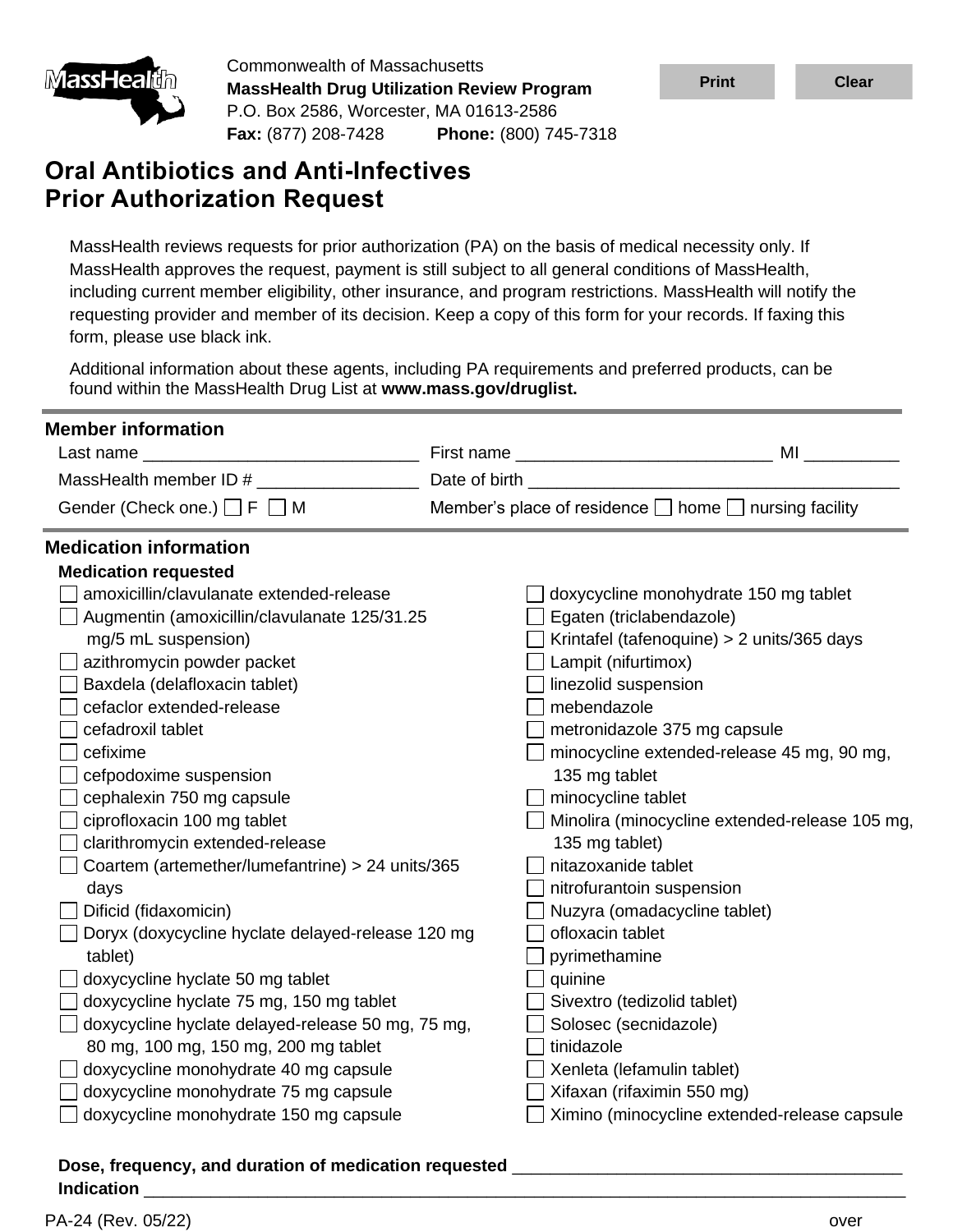| Please complete for all requests.<br>Section I.                                                             |  |                                         |                           |
|-------------------------------------------------------------------------------------------------------------|--|-----------------------------------------|---------------------------|
| 1. Is the member under the care of an Infectious Disease specialist? $\Box$ Yes $\Box$ No                   |  |                                         |                           |
| 2. Please list previous trials for the requested indication including outcomes.*                            |  |                                         |                           |
|                                                                                                             |  |                                         | Dates of use __________   |
|                                                                                                             |  |                                         | Dates of use <b>Dates</b> |
|                                                                                                             |  |                                         | Dates of use <b>Dates</b> |
| *Attach a letter with additional information regarding medication trials as applicable.                     |  |                                         |                           |
| Section II. Please complete for all requests for antibiotics.<br>1. Please indicate the infecting organism. |  |                                         |                           |
|                                                                                                             |  |                                         |                           |
| Clostridium difficile                                                                                       |  | Vancomycin-resistant Enterococcus (VRE) |                           |
| Methicillin-resistant Staphylococcus aureus<br>(MRSA)                                                       |  |                                         |                           |
| 2. Is the infecting organism confirmed or suspected? $\Box$ Confirmed $\Box$ Suspected                      |  |                                         |                           |

- 3. Were cultures and susceptibility testing performed?
	- $\Box$  Yes. Please attach a copy of the culture and sensitivity report with submission.
	- $\Box$  No. Please provide clinical rationale why cultures and susceptibility testing were not performed.

\_\_\_\_\_\_\_\_\_\_\_\_\_\_\_\_\_\_\_\_\_\_\_\_\_\_\_\_\_\_\_\_\_\_\_\_\_\_\_\_\_\_\_\_\_\_\_\_\_\_\_\_\_\_\_\_\_\_\_\_\_\_\_\_\_\_\_\_\_\_\_\_\_\_\_\_\_\_\_\_\_\_\_

## **Section III. Please also complete for requests for amoxicillin/clavulanate extended-release, cefaclor extended-release, and clarithromycin extended-release.**

Please describe the medical necessity for the use of an extended-release dosage form over immediate-release formulations of the requested agent. Please describe prior trials and outcomes with the immediate-release formulation and additional antibiotics, if applicable, in Section I above.

\_\_\_\_\_\_\_\_\_\_\_\_\_\_\_\_\_\_\_\_\_\_\_\_\_\_\_\_\_\_\_\_\_\_\_\_\_\_\_\_\_\_\_\_\_\_\_\_\_\_\_\_\_\_\_\_\_\_\_\_\_\_\_\_\_\_\_\_\_\_\_\_\_\_\_\_\_\_\_\_\_\_\_\_\_\_\_\_\_

## **Section IV. Please also complete for requests for azithromycin powder packet, cefadroxil tablet, cefpodoxime suspension, cephalexin 750 mg capsule, ciprofloxacin 100 mg tablet, and metronidazole 375 mg.**

Please describe prior trials and outcomes with formulations of the requested antibiotic that are available without PA in Section I above. Please describe medical necessity for the use of the requested antibiotic over alternative strengths that do not require a PA.

\_\_\_\_\_\_\_\_\_\_\_\_\_\_\_\_\_\_\_\_\_\_\_\_\_\_\_\_\_\_\_\_\_\_\_\_\_\_\_\_\_\_\_\_\_\_\_\_\_\_\_\_\_\_\_\_\_\_\_\_\_\_\_\_\_\_\_\_\_\_\_\_\_\_\_\_\_\_\_\_\_\_\_\_\_\_\_\_\_

## **Section V. Please also complete for requests for doxycycline agents requiring PA.**

Please describe prior trials and outcomes with doxycycline formulations that are available without PA in Section I above. Please provide clinical rationale for the requested formulation.

\_\_\_\_\_\_\_\_\_\_\_\_\_\_\_\_\_\_\_\_\_\_\_\_\_\_\_\_\_\_\_\_\_\_\_\_\_\_\_\_\_\_\_\_\_\_\_\_\_\_\_\_\_\_\_\_\_\_\_\_\_\_\_\_\_\_\_\_\_\_\_\_\_\_\_\_\_\_\_\_\_\_\_\_\_\_\_\_

## **Section VI. Please also complete for requests for cefixime.**

Is the member completing a course of therapy that was initiated in the hospital?  $\Box$  Yes  $\Box$  No If the answer to the above question is no, has the member had a trial with cefdinir or cefpodoxime?

- □ Yes. Please describe prior trials and outcomes in Section I above.
- $\Box$  No. Please explain why not.

## **Section VII. Please also complete for requests for Xifaxan 550 mg.**

- 1. For the diagnosis of hepatic encephalopathy, has the member tried lactulose?
	- □ Yes. Please describe prior trials and outcomes in Section I above.

 $\Box$  No. Please explain why not.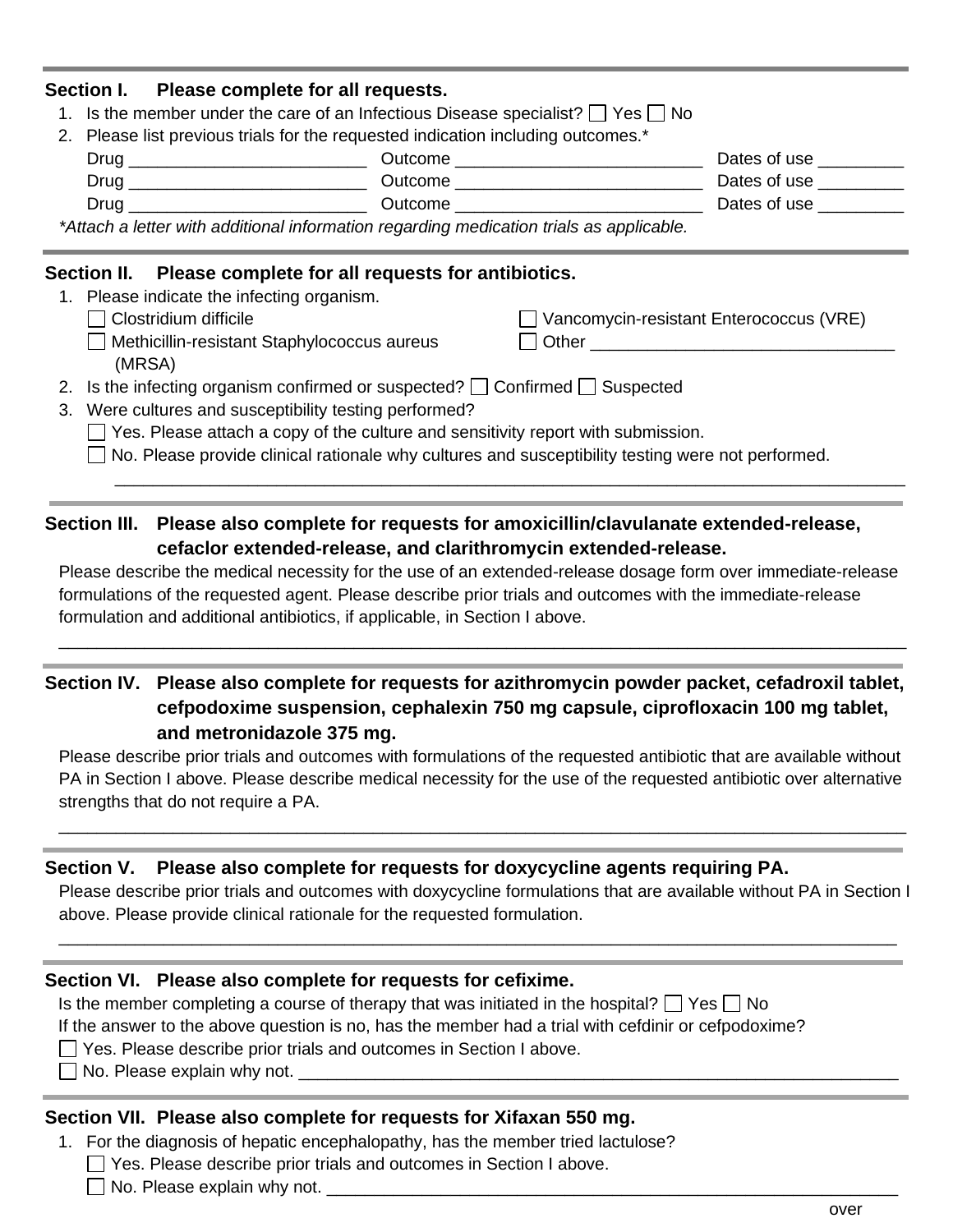- 2. For the diagnosis of irritable bowel syndrome with diarrhea, has the member had a trial with three of the following: loperamide, diphenoxylate/atropine, bile acid sequestrant, bismuth subsalicylate, bulk-forming agent, tricyclic antidepressant (TCA)?
	- Yes. Please describe prior trials and outcomes in Section I above.
	- $\Box$  No. Please explain why not.

#### **Section VIII. Please also complete for requests for Sivextro tablet.**

- 1. For Sivextro for the diagnosis of VRE, has the member had a trial with linezolid?
	- Yes. Please describe prior trials and outcomes in Section I above.
	- $\Box$  No. Please explain why not.
- 2. For the diagnosis of MRSA, has the member had a trial with clindamycin, doxycycline or minocycline, sulfamethoxazole/trimethoprim, or vancomycin IV?
	- $\Box$  Yes. Please describe prior trials and outcomes in Section I above.
	- No. Please explain why not. \_\_\_\_\_\_\_\_\_\_\_\_\_\_\_\_\_\_\_\_\_\_\_\_\_\_\_\_\_\_\_\_\_\_\_\_\_\_\_\_\_\_\_\_\_\_\_\_\_\_\_\_\_\_\_\_\_\_\_\_

### **Section IX. Please also complete for requests for minocycline extended-release 45 mg, 90 mg, 135 mg tablets, minocycline tablets, Minolira, and Ximino.**

- 1. For minocycline immediate-release tablet, please describe prior trials and outcomes with minocycline capsules in Section I above. Please describe clinical rationale for the dosage form over immediate-release capsules.
- 2. For minocycline extended-release tablet and capsule formulations, has the member had a trial with minocycline capsules and Solodyn?

Yes. Please describe prior trials and outcomes in Section I above.

No. Please explain why not. \_\_\_\_\_\_\_\_\_\_\_\_\_\_\_\_\_\_\_\_\_\_\_\_\_\_\_\_\_\_\_\_\_\_\_\_\_\_\_\_\_\_\_\_\_\_\_\_\_\_\_\_\_\_\_\_\_\_\_

#### **Section X. Please also complete for requests for Dificid suspension, linezolid suspension, and nitrofurantoin suspension.**

Please describe medical necessity for use of the suspension formulation instead of the respective capsule or tablet formulation.

\_\_\_\_\_\_\_\_\_\_\_\_\_\_\_\_\_\_\_\_\_\_\_\_\_\_\_\_\_\_\_\_\_\_\_\_\_\_\_\_\_\_\_\_\_\_\_\_\_\_\_\_\_\_\_\_\_\_\_\_\_\_\_\_\_\_\_\_\_\_\_\_\_\_\_\_\_\_\_\_\_\_\_\_\_\_\_\_\_

\_\_\_\_\_\_\_\_\_\_\_\_\_\_\_\_\_\_\_\_\_\_\_\_\_\_\_\_\_\_\_\_\_\_\_\_\_\_\_\_\_\_\_\_\_\_\_\_\_\_\_\_\_\_\_\_\_\_\_\_\_\_\_\_\_\_\_\_\_\_\_\_\_\_\_\_\_\_\_\_\_\_\_\_\_\_\_\_\_

#### **Section XI. Please also complete for Augmentin 125/31.25 mg/5 mL suspension requests.**

Please provide clinical rationale for not using 250/62.5 mg/5 mL formulation.

#### **Section XII. Please also complete for requests for Baxdela tablet and Nuzyra tablet.**

1. For suspected or confirmed MRSA infections or mixed pathogen infections (including MRSA), has the member had a trial with clindamycin, doxycycline or minocycline, linezolid, sulfamethoxazole/trimethoprim, or vancomycin IV?

**T** Yes. Please describe prior trials and outcomes in Section I above.

 $\Box$  No. Please explain why not.

- 2. For suspected or confirmed mixed pathogen infections (including MRSA), has the member had a trial with at least one other antibiotic with gram-negative coverage available without PA?
	- $\Box$  Yes. Please describe prior trials and outcomes in Section I above.
	- No. Please explain why not.

#### **Section XIII. Please also complete for requests for ofloxacin tablet.**

Has the member had a trial with ciprofloxacin or levofloxacin?

- Yes. Please describe prior trials and outcomes in Section I above.
- No. Please explain why not. \_\_\_\_\_\_\_\_\_\_\_\_\_\_\_\_\_\_\_\_\_\_\_\_\_\_\_\_\_\_\_\_\_\_\_\_\_\_\_\_\_\_\_\_\_\_\_\_\_\_\_\_\_\_\_\_\_\_\_\_\_\_\_